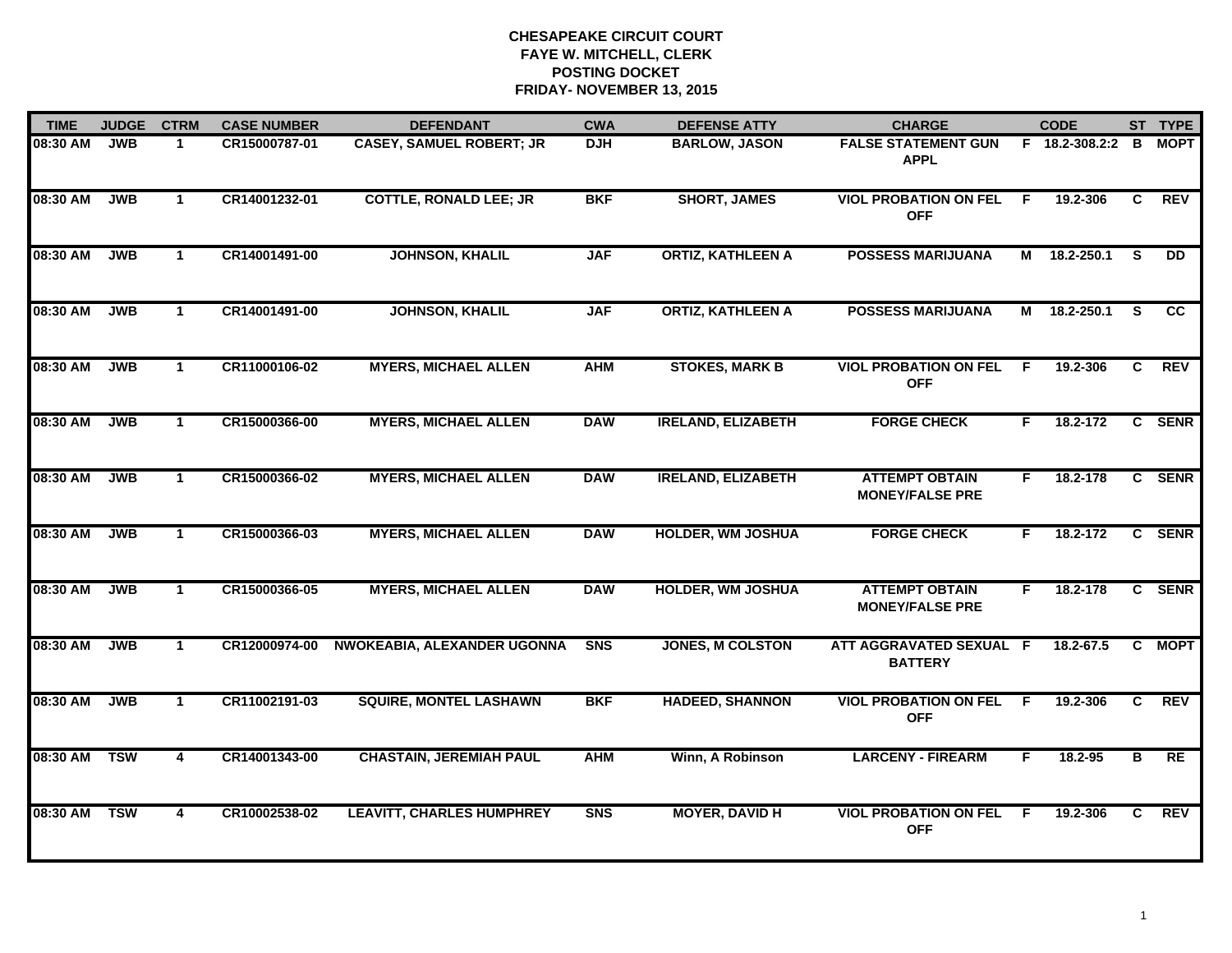| <b>TIME</b>   | <b>JUDGE</b> | <b>CTRM</b>     | <b>CASE NUMBER</b> | <b>DEFENDANT</b>                | <b>CWA</b> | <b>DEFENSE ATTY</b>      | <b>CHARGE</b>                                  |     | <b>CODE</b> |              | ST TYPE       |
|---------------|--------------|-----------------|--------------------|---------------------------------|------------|--------------------------|------------------------------------------------|-----|-------------|--------------|---------------|
| 08:30 AM      | <b>MATA</b>  | 5               | CR11001596-02      | <b>CARLEY, ALFRED RAMON</b>     | <b>CPO</b> | <b>PASS, STEPHANIE P</b> | <b>VIOL PROBATION ON FEL</b><br><b>OFF</b>     | - F | 19.2-306    | C.           | <b>REV</b>    |
| 08:30 AM MATA |              | $5^{\circ}$     | CR11002284-03      | <b>CARLEY, ALFRED RAMON</b>     | <b>CPO</b> | <b>PASS, STEPHANIE P</b> | <b>VIOL PROBATION ON FEL</b><br><b>OFF</b>     | F.  | 19.2-306    | C            | <b>REV</b>    |
| 08:30 AM      | <b>MATA</b>  | $\overline{5}$  | CR14002124-03      | <b>HUNT, FRANCHUN DEON</b>      | <b>CPO</b> | <b>BUSH, JUSTIN T</b>    | <b>PWID HEROIN 2ND</b>                         | F.  | 18.2-248    |              | C MENT        |
| 08:30 AM      | <b>MATA</b>  | 5               | CR14002124-04      | <b>HUNT, FRANCHUN DEON</b>      | <b>CPO</b> | <b>BUSH, JUSTIN T</b>    | <b>DISTRB SCH I/ II 2ND OFF</b>                | F   | 18.2-248    |              | C MENT        |
| 08:30 AM      | <b>MATA</b>  | 5               | CR14002124-05      | <b>HUNT, FRANCHUN DEON</b>      | <b>CPO</b> | <b>BUSH, JUSTIN T</b>    | <b>DISTRB SCH I/ II 2ND OFF</b>                | -F. | 18.2-248    |              | C MENT        |
| 08:30 AM MATA |              | 5               | CR14002124-06      | <b>HUNT, FRANCHUN DEON</b>      | <b>CPO</b> | <b>BUSH, JUSTIN T</b>    | <b>DISTRB SCH I/ II 2ND OFF</b>                | F.  | 18.2-248    |              | C MENT        |
| 08:30 AM      | <b>MATA</b>  | $5\phantom{.0}$ | CR15000888-00      | <b>SCHARF, THOMAS HENRY</b>     | KAM        | <b>WINN, A ROBINSON</b>  | <b>UNAUTH USE OF MOTOR</b><br><b>VEH - FEL</b> | F.  | A.18.2-102  | $\mathbf{C}$ | <b>SENR</b>   |
| 08:30 AM      | <b>MATA</b>  | $5^{\circ}$     | CR15000888-01      | <b>SCHARF, THOMAS HENRY</b>     | KAM        | <b>WINN, A ROBINSON</b>  | <b>GRAND LARCENY</b>                           | F   | 18.2-95     |              | C SENR        |
| 08:30 AM MATA |              | 5               | CR15000888-02      | <b>SCHARF, THOMAS HENRY</b>     | <b>KAM</b> | Winn, A Robinson         | <b>TRESPASSING</b>                             | М   | 18.2-121    |              | <b>B</b> SENR |
| 08:30 AM      | <b>MATA</b>  | 5               | CR15001042-00      | <b>WEIDMAN, KAZIA MIA-SHELL</b> | <b>CPO</b> | <b>KOZAK, WARREN D</b>   | <b>POSSESS AMPHETAMINE</b>                     | F   | 18.2-250    |              | <b>B</b> SENR |
| 08:30 AM MATA |              | 5               | CR12000652-02      | <b>WHITE, DARRYL DARNELL</b>    | <b>CPO</b> | <b>PASS, STEPHANIE P</b> | <b>VIOL PROBATION ON FEL</b><br><b>OFF</b>     | F.  | 19.2-306    | C.           | <b>REV</b>    |
| 08:30 AM      | <b>MATA</b>  | 5               | CR12001216-01      | <b>WHITE, DARRYL DARNELL</b>    | <b>CPO</b> | <b>PASS, STEPHANIE P</b> | <b>VIOL PROBATION ON FEL</b><br><b>OFF</b>     | F.  | 19.2-306    | C            | <b>REV</b>    |
| 08:30 AM      | <b>RDS</b>   | 6               | CR14000263-01      | AKRAM, JAMEEL                   | <b>AHM</b> | <b>PLOTT, STEPHEN</b>    | <b>VIOL PROBATION ON FEL F</b><br><b>OFF</b>   |     | 19.2-306    | C.           | <b>REV</b>    |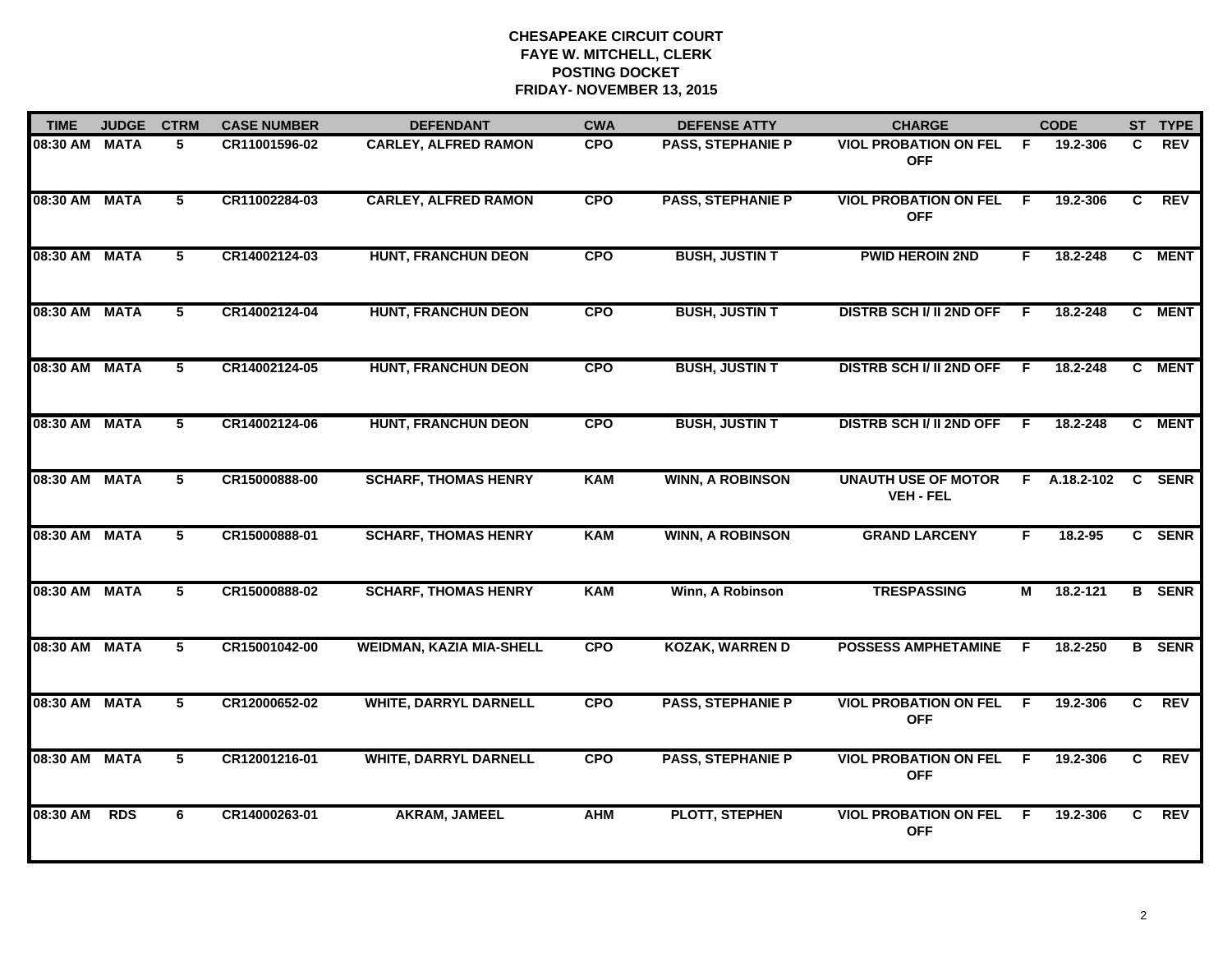| <b>TIME</b> | <b>JUDGE</b> | <b>CTRM</b>             | <b>CASE NUMBER</b> | <b>DEFENDANT</b>                  | <b>CWA</b> | <b>DEFENSE ATTY</b>           | <b>CHARGE</b>                                |                | <b>CODE</b>  |                | ST TYPE       |
|-------------|--------------|-------------------------|--------------------|-----------------------------------|------------|-------------------------------|----------------------------------------------|----------------|--------------|----------------|---------------|
| 08:30 AM    | <b>RDS</b>   | 6                       | CR11000397-01      | <b>FREEMAN, DESHAWN</b>           | <b>KAM</b> | <b>BELOTE, NICOLE</b>         | <b>VIOL PROBATION ON FEL</b><br><b>OFF</b>   | -F             | 19.2-306     | C              | <b>REV</b>    |
| 08:30 AM    | <b>RDS</b>   | 6                       | CR15001801-00      | <b>KARIKA, JONATHAN MARK</b>      | <b>AHM</b> | <b>PLOTT, STEPHEN</b>         | <b>VIOL PROBATION ON FEL</b><br><b>OFF</b>   | -F             | 19.2-306     | C              | <b>REV</b>    |
| 08:30 AM    | <b>RDS</b>   | 6                       | CR13000619-02      | <b>MITCHELL, CHANTA MONIQUE</b>   | <b>AHM</b> | <b>WEAVER, STERLING H; SR</b> | <b>VIOL PROBATION ON FEL</b><br><b>OFF</b>   | $\overline{F}$ | 19.2-306     | $\overline{s}$ | <b>REV</b>    |
| 08:30 AM    | <b>RDS</b>   | 6                       | CR15000408-00      | <b>SAUNDERS, BARY T</b>           | <b>JAF</b> | Hamlet, BENJAMIN E            | SPEEDING 68/60                               |                | A.46.2-878   |                | S SENT        |
| 08:30 AM    | <b>RDS</b>   | 6                       | CR15000408-01      | <b>SAUNDERS, BARY T</b>           | <b>JAF</b> | Hamlet, BENJAMIN E            | SUSPENDED O/L 3RD+                           |                | M B.46.2-301 |                | S SENT        |
| 09:30 AM    | <b>TSW</b>   | 4                       | CR15001507-00      | <b>BENN, KEVON DESHON</b>         |            |                               | <b>VIOL PROBATION ON FEL</b><br><b>OFF</b>   | -F             | 19.2-306     |                | C ADAT        |
| 09:30 AM    | <b>TSW</b>   | $\overline{4}$          | CR15001213-00      | <b>CALLENDER, BENJAMIN AGELE</b>  | <b>AEP</b> | Winn, A. Robinson             | <b>CONCEALMENT</b>                           | F.             | 18.2-103     | в              | <b>TBS</b>    |
| 09:30 AM    | <b>TSW</b>   | 4                       | CR15001213-01      | <b>CALLENDER, BENJAMIN AGELE</b>  | <b>AEP</b> | Winn, A. Robinson             | <b>FTA- ADATS</b>                            | М              | 18.2-456     |                | <b>B</b> ADAT |
| 09:30 AM    | <b>TSW</b>   | 4                       | CR15001931-00      | <b>HAYES, BUCKLEY WILLIAM; JR</b> | <b>JAF</b> | <b>MUSSONI, ERIK</b>          | <b>GRAND LARCENY</b>                         | F.             | 18.2-95      | C              | <b>TBS</b>    |
| 09:30 AM    | <b>TSW</b>   | 4                       | CR15001135-02      | <b>REGESTER, KENABIJAH</b>        | <b>SNS</b> | Crook, Heather B              | <b>INDUCE ANOTHER TO</b><br><b>PERJURE</b>   | F.             | 18.2-436     | C              | <b>TBS</b>    |
| 09:30 AM    | <b>TSW</b>   | 4                       | CR15001135-00      | <b>REGESTER, KENABIYAH</b>        | <b>SNS</b> | <b>GIVANDO, STEPHEN</b>       | <b>ABDUCTION</b>                             | F.             | 18.2-47      | C.             | <b>TBS</b>    |
| 09:30 AM    | <b>TSW</b>   | $\overline{\mathbf{4}}$ | CR15001135-01      | <b>REGESTER, KENABIYAH</b>        | <b>SNS</b> | <b>GIVANDO, STEPHEN</b>       | STRANGLE:WOUND/INJURY F<br><b>RESULTS</b>    |                | 18.2-51.6    | C              | <b>TBS</b>    |
| 09:30 AM    | <b>TSW</b>   | $\overline{4}$          | CR15002129-00      | <b>SMITH, HERMAN C; III</b>       |            |                               | <b>DISOBEY JUDGEMENT;</b><br><b>CONTEMPT</b> | М              | 18.2-456     |                | SC            |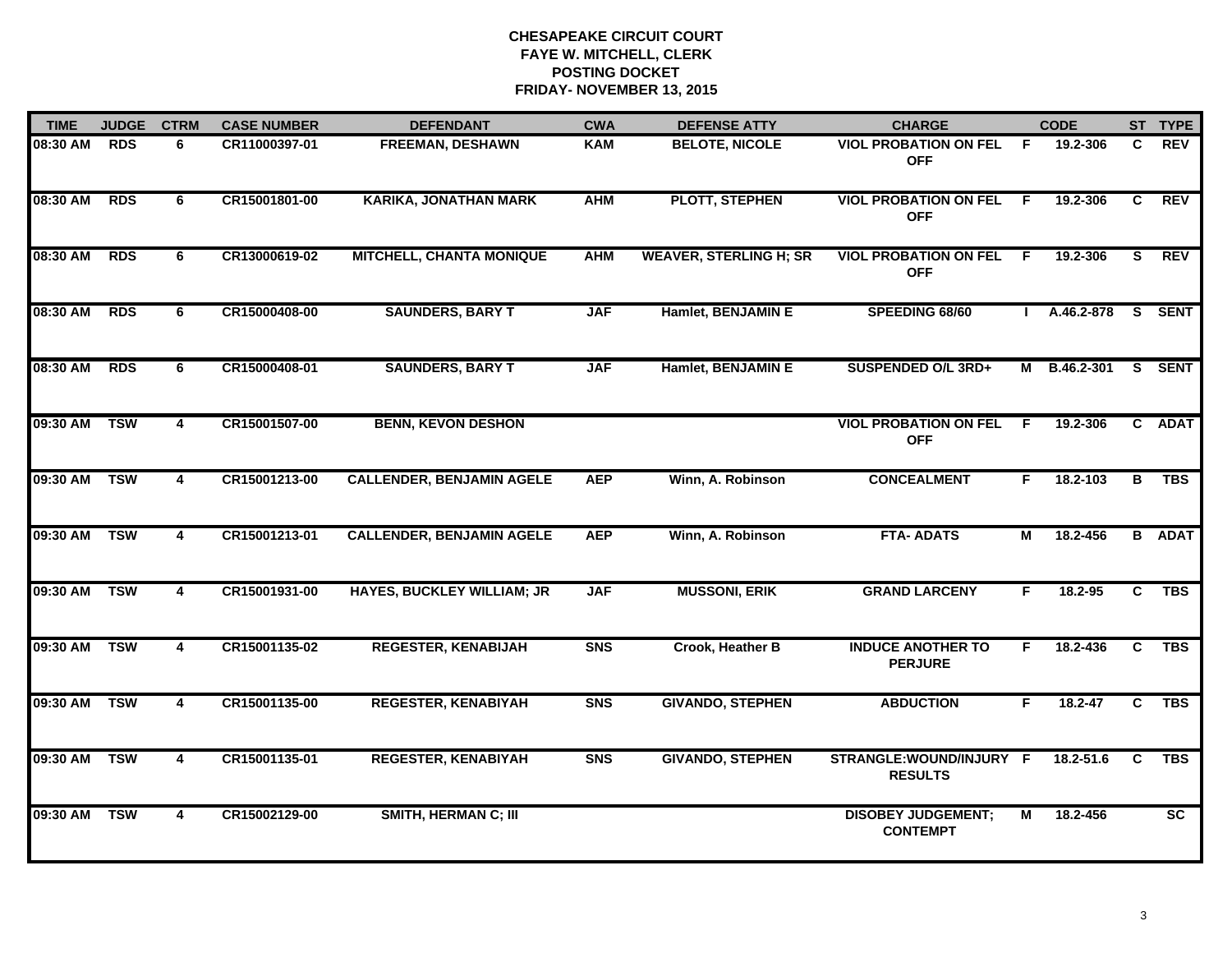| <b>TIME</b> | <b>JUDGE</b> | <b>CTRM</b>             | <b>CASE NUMBER</b> | <b>DEFENDANT</b>                                | <b>CWA</b> | <b>DEFENSE ATTY</b>         | <b>CHARGE</b>                                  |    | <b>CODE</b>  |                         | ST TYPE       |
|-------------|--------------|-------------------------|--------------------|-------------------------------------------------|------------|-----------------------------|------------------------------------------------|----|--------------|-------------------------|---------------|
| 09:30 AM    | <b>TSW</b>   | $\overline{4}$          | CR15001496-00      | <b>SPIERS, ATREL JALEN</b>                      | <b>CLB</b> | Jones, David L              | PETIT LARCENY 3RD+ OFF F                       |    | 18.2-96      | C                       | <b>TBS</b>    |
| 09:30 AM    | <b>TSW</b>   | $\overline{4}$          | CR15001496-01      | <b>SPIERS, ATREL JALEN</b>                      | CLB        | Jones, David L              | <b>FALSE IDENTITY TO LEO</b>                   | M  | 19.2-82.1    | C                       | <b>TBS</b>    |
| 09:30 AM    | <b>TSW</b>   | $\overline{\mathbf{4}}$ | CR14001138-00      | <b>WADLEY, NATHANIEL KAREEM</b>                 | <b>BKF</b> | <b>PASS, STEPHANIE P</b>    | <b>ABDUCTION</b>                               | F  | 18.2-47      | $\overline{\mathsf{c}}$ | <b>AC</b>     |
| 10:00 AM    | <b>JWB</b>   | $\mathbf{1}$            | CR15001311-00      | <b>ANDERSON, TARON XAVIER</b>                   | <b>AJS</b> | <b>SINGLETON, KENNETH</b>   | <b>ASSAULT &amp; BATTER LEO</b>                | F. | $18.2 - 57$  | в                       | <b>SUP</b>    |
| 10:00 AM    | <b>JWB</b>   | $\mathbf{1}$            | CR14000888-00      | <b>ARRINGTON, JACQUELINE</b><br><b>MICHELLE</b> | CLB        | <b>SINGLETON, KENNETH L</b> | <b>FALSE STMT MEDICAL ASST F</b><br><b>APP</b> |    | 32.1-314     |                         | <b>B</b> MOPT |
| 10:00 AM    | <b>JWB</b>   | $\mathbf 1$             | CR14000888-01      | <b>ARRINGTON, JACQUELINE</b><br><b>MICHELLE</b> | CLB        | <b>SINGLETON, KENNETH L</b> | <b>FALSE STMT MEDICAL ASST F</b><br><b>APP</b> |    | 32.1-314     |                         | C MOPT        |
| 10:00 AM    | <b>JWB</b>   | $\mathbf{1}$            | CR14000888-02      | <b>ARRINGTON, JACQUELINE</b><br><b>MICHELLE</b> | CLB        | <b>SINGLETON, KENNETH L</b> | <b>OBTAIN MONEY FALSE</b><br><b>PRETENSE</b>   | F. | 18.2-178     |                         | C MOPT        |
| 10:00AM     | <b>JWB</b>   | $\mathbf{1}$            | CR14000888-03      | <b>ARRINGTON, JACQUELINE</b><br><b>MICHELLE</b> | CLB        | <b>SINGLETON, KENNETH L</b> | <b>OBTAIN MONEY FALSE</b><br><b>PRETENSE</b>   | F. | 18.2-178     |                         | C MOPT        |
| 10:00 AM    | <b>JWB</b>   | $\mathbf{1}$            | CR15000638-00      | <b>BROCK, JAMES STEPHEN</b>                     | <b>BKF</b> | Levin, John D.              | <b>HIT AND RUN</b>                             |    | F D.46.2-894 | $\overline{B}$          | <b>PLEA</b>   |
| 10:00 AM    | <b>JWB</b>   | $\mathbf{1}$            | CR15002018-00      | <b>FERGUSON, DARREN DESHAWN</b>                 | <b>DAM</b> | <b>NICHOLAS, LESLEE</b>     | <b>MALICIOUS WOUNDING</b>                      | F  | $18.2 - 51$  |                         | C PLEA        |
| 10:00 AM    | <b>JWB</b>   | $\mathbf{1}$            | CR15000530-00      | <b>HEWETT, JAMES</b>                            | <b>JAF</b> | <b>VENNER, JOHN</b>         | <b>DUI-1ST</b>                                 |    | M A.18.2-266 | $\overline{B}$          | <b>MOT</b>    |
| 10:00 AM    | <b>JWB</b>   | $\overline{1}$          | CR15001252-00      | <b>JOHNSON, TAJ SHAQUILLE</b>                   | <b>AHM</b> | <b>MOSSONI, ERIK</b>        | <b>GRAND LARCENY</b>                           | F  | 18.2-95      |                         | <b>B</b> TRYL |
| 10:00 AM    | <b>JWB</b>   | $\mathbf 1$             | CR15001252-00      | <b>JOHNSON, TAJ SHAQUILLE</b>                   | <b>AHM</b> | <b>MOSSONI, ERIK</b>        | <b>GRAND LARCENY</b>                           | F  | $18.2 - 95$  | в                       | <b>WC</b>     |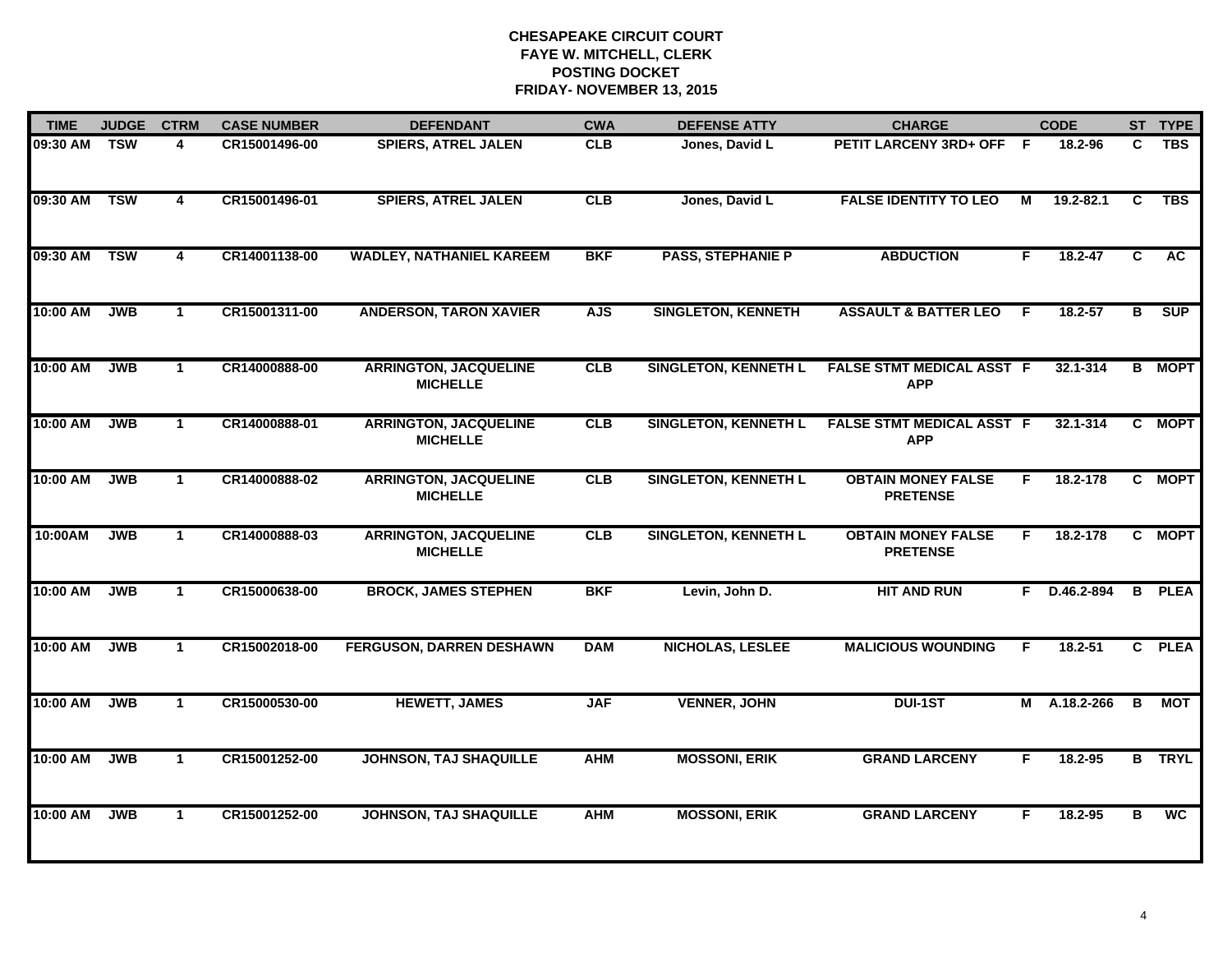| <b>TIME</b> | <b>JUDGE</b> | <b>CTRM</b>          | <b>CASE NUMBER</b> | <b>DEFENDANT</b>                | <b>CWA</b> | <b>DEFENSE ATTY</b>      | <b>CHARGE</b>                                      |              | <b>CODE</b>       |                | ST TYPE     |
|-------------|--------------|----------------------|--------------------|---------------------------------|------------|--------------------------|----------------------------------------------------|--------------|-------------------|----------------|-------------|
| 10:00 AM    | <b>JWB</b>   | $\mathbf{1}$         | CR15000886-00      | <b>REYES, APRIL MICHELLE</b>    | <b>JAF</b> | <b>MUSSONI, ERIK</b>     | <b>GRAND LARCENY</b>                               | F.           | 18.2-95           | в              | MOT         |
| 10:00 AM    | <b>JWB</b>   | $\mathbf{1}$         | CR15002050-00      | <b>SPRUILL, JOSEPH EMANUEL</b>  | <b>JAF</b> | Buyrn, Richard L         | <b>ELUDE</b>                                       | F.           | 46.2-817B         | $\overline{c}$ | <b>BOND</b> |
| 10:00 AM    | <b>JWB</b>   | $\mathbf{1}$         | CR15002050-01      | <b>SPRUILL, JOSEPH EMMANUEL</b> | <b>JAF</b> | Buyrn, Richard L         | <b>SUSP OL</b>                                     | М            | B.46.2-301        |                | C BOND      |
| 10:00 AM    | <b>JWB</b>   | $\blacktriangleleft$ | CR15002154-00      | <b>STOKES, DEXTER D</b>         | <b>LML</b> | <b>NICHOLAS, LESLEE</b>  | <b>BOND APPEAL</b>                                 | $\mathbf{o}$ | 19.2-124          |                | C BOND      |
| 10:00 AM    | <b>JWB</b>   | $\mathbf{1}$         | CR15001713-00      | <b>TAYLOR, LOUIS JERALD; JR</b> | <b>BKF</b> | Taylor, Matthew T; SR    | <b>GRAND LARCENY: AUTO</b>                         | F            | 18.2-95           |                | C PLEA      |
| 10:00 AM    | <b>JWB</b>   | $\mathbf{1}$         | CR15001713-01      | <b>TAYLOR, LOUIS JERALD; JR</b> | <b>BKF</b> | Taylor, Matthew T; SR    | <b>GRAND LARCENY</b>                               | F.           | 18.2-95           |                | C PLEA      |
| 10:00 AM    | <b>FBL</b>   | $\overline{2}$       | CR15001472-00      | <b>BRANCH, JOHN DAVID</b>       | <b>LML</b> |                          | SUSP O/L 3RD+                                      | М            | B.46.2-301 S TRYL |                |             |
| 10:00 AM    | <b>FBL</b>   | $\overline{2}$       | CR15001825-00      | <b>COUCH, SHANNON E</b>         | CLB        |                          | <b>DISOBEY HWY SIGN</b>                            |              | 46.2-830          |                | S TRYL      |
| 10:00 AM    | <b>FBL</b>   | $\mathbf{2}$         | CR15001830-00      | <b>GIBSON, TRACY COLLINS</b>    | LML        | <b>REVELEY, HK</b>       | <b>S/C-FTC VISITATION</b>                          | М            | 18.2-456          |                | S TRYL      |
| 10:00 AM    | <b>FBL</b>   | $\mathbf{2}$         | CR15001866-00      | <b>GRAY, GEORGE ISSAC</b>       | <b>LML</b> |                          | <b>IMPEDE TRAFF FLOW-24/40</b>                     |              | 46.2-877          |                | S TRYL      |
| 10:00 AM    | <b>FBL</b>   | $\overline{2}$       | CR15001866-01      | <b>GRAY, GEORGE ISSAC</b>       | <b>LML</b> |                          | <b>NO SEATBELT</b>                                 |              | 46.2-1094         |                | S TRYL      |
| 10:00 AM    | <b>FBL</b>   | $\overline{2}$       | CR15001223-00      | HART, FRANKIE SHEA-LAMONT       | <b>LML</b> | <b>WENTWORTH, RACHEL</b> | <b>POSSESS MARIJUANA</b>                           | М            | 18.2-250.1        |                | S MOPT      |
| $10:00$ AM  | <b>FBL</b>   | $\mathbf{2}$         | CR15000225-00      | <b>HOLMES, DARRIN WINSLOW</b>   | <b>AHM</b> | <b>JONES, M COLSTON</b>  | <b>UNAUTH USE OF VEH</b><br><b>LARCENY &lt;200</b> | F.           | 18.2-102          | $\mathbf{c}$   | <b>SENR</b> |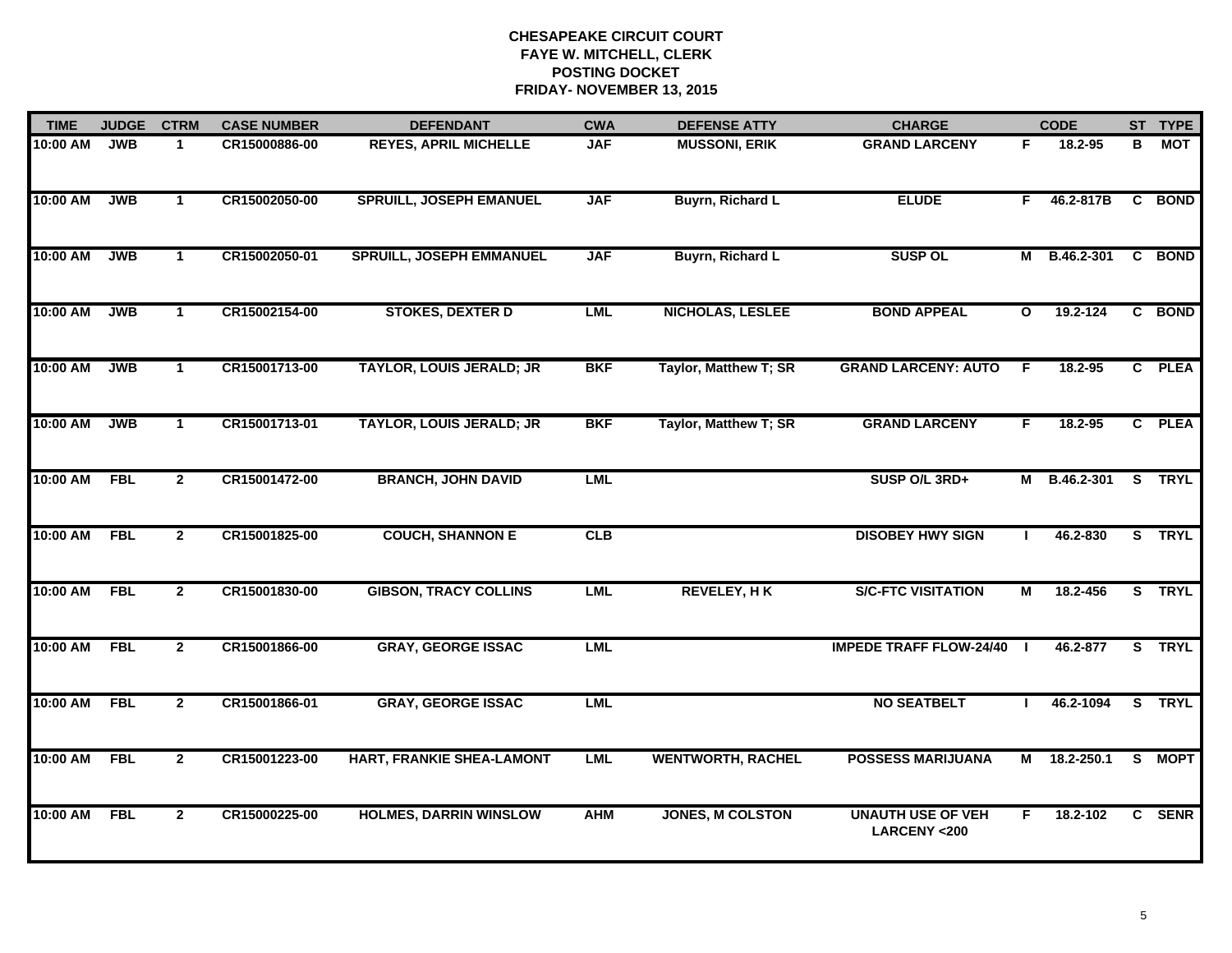| <b>TIME</b> | <b>JUDGE</b> | <b>CTRM</b>    | <b>CASE NUMBER</b> | <b>DEFENDANT</b>                | <b>CWA</b> | <b>DEFENSE ATTY</b>         | <b>CHARGE</b>                                       |                | <b>CODE</b>         |              | ST TYPE       |
|-------------|--------------|----------------|--------------------|---------------------------------|------------|-----------------------------|-----------------------------------------------------|----------------|---------------------|--------------|---------------|
| $10:00$ AM  | <b>FBL</b>   | $\overline{2}$ | CR15000225-01      | <b>HOLMES, DARRIN WINSLOW</b>   | <b>AHM</b> | <b>JONES, M COLSTON</b>     | <b>FTA-TRYL</b>                                     | М              | 18.2-456            | $\mathbf{c}$ | <b>SENR</b>   |
| 10:00 AM    | <b>FBL</b>   | $\overline{2}$ | CR15000632-00      | <b>HUGHES, DUSTIN ALLEAN</b>    | <b>LML</b> | <b>BLACK, HUGH E; III</b>   | <b>ASSAULT &amp; BATTERY-FAM M</b><br><b>MEMBER</b> |                | $18.2 - 57.2$       |              | <b>B</b> TRYL |
| 10:00 AM    | <b>FBL</b>   | $\overline{2}$ | CR15001844-00      | <b>JONES, DARRYLE</b>           | CLB        |                             | <b>UNLAW TINT ON VEH</b><br><b>WINDOWS</b>          | $\blacksquare$ | 46.2-1052           |              | S TRYL        |
| 10:00 AM    | <b>FBL</b>   | $\mathbf{2}$   | CR15001139-00      | <b>KENNEDY, EARL</b>            | CLB        | <b>ORTIZ, KATHLEEN A</b>    | <b>SUSP OL</b>                                      | М              | B.46.2-301          |              | S TRYL        |
| 10:00 AM    | <b>FBL</b>   | $\mathbf{2}$   | CR15001139-01      | <b>KENNEDY, EARL</b>            | <b>CLB</b> | <b>ORTIZ, KATHLEEN A</b>    | <b>BAD BRAKES</b>                                   |                | M A.46.2-853        |              | S TRYL        |
| 10:00 AM    | <b>FBL</b>   | $\overline{2}$ | CR15001270-00      | <b>MELLERSON, GERMAIN MONTE</b> | CLB        | <b>RATAJCZAK, RICHARD W</b> | <b>SUSP O/L</b>                                     |                | M B.46.2-301 B TRYL |              |               |
| 10:00 AM    | <b>FBL</b>   | $\overline{2}$ | CR15001828-00      | <b>NEWSOME, SANDRA E</b>        | CLB        |                             | SPEEDING 49/35                                      |                | F.46.2-875 S TRYL   |              |               |
| 10:00 AM    | <b>FBL</b>   | $\mathbf{2}$   | CR15002153-00      | PAYNE, ALONZO EMANUEL           | <b>LML</b> | <b>NICHOLAS, LESLEE A</b>   | <b>BOND APPEAL</b>                                  | $\mathbf{o}$   | 19.2-124            |              | C BOND        |
| 10:00 AM    | <b>FBL</b>   | $\mathbf{2}$   | CR15001848-00      | PERRY, TIMOTHY; JR              | CLB        |                             | <b>UNLAW TINT ON VEH</b><br><b>WINDOWS</b>          | М              | 46.2-1052           |              | S TRYL        |
| 10:00 AM    | <b>FBL</b>   | $\overline{2}$ | CR15001868-00      | <b>ROBERTSON, SEAN MICHAEL</b>  | CLB        |                             | <b>EXPIRED REGISTRATION</b>                         |                | 46.2-646            |              | S TRYL        |
| 10:00 AM    | <b>FBL</b>   | $\overline{2}$ | CR15001448-00      | <b>SILVESTER, JEFFREY JAMES</b> | <b>LML</b> | <b>TAYLOR, MATTHEW; SR</b>  | <b>DISORDERLY CONDUCT</b>                           | М              | 46-156              |              | <b>B</b> TRYL |
| 10:00 AM    | <b>FBL</b>   | $\mathbf{2}$   | CR15001812-00      | <b>SWEAT, CORTEZ O</b>          | CLB        | <b>REVELEY, HK</b>          | <b>POSSESS MARIJUANA</b>                            | M              | 18.2-250.1          |              | S TRYL        |
| 10:00 AM    | <b>FBL</b>   | $\mathbf{2}$   | CR15001611-00      | <b>TRAMMEL, WESLEY R</b>        | <b>LML</b> |                             | <b>NO ANIMAL</b><br><b>LICENSE/CHEYENNE</b>         | M              | $10-62$             |              | S TRYL        |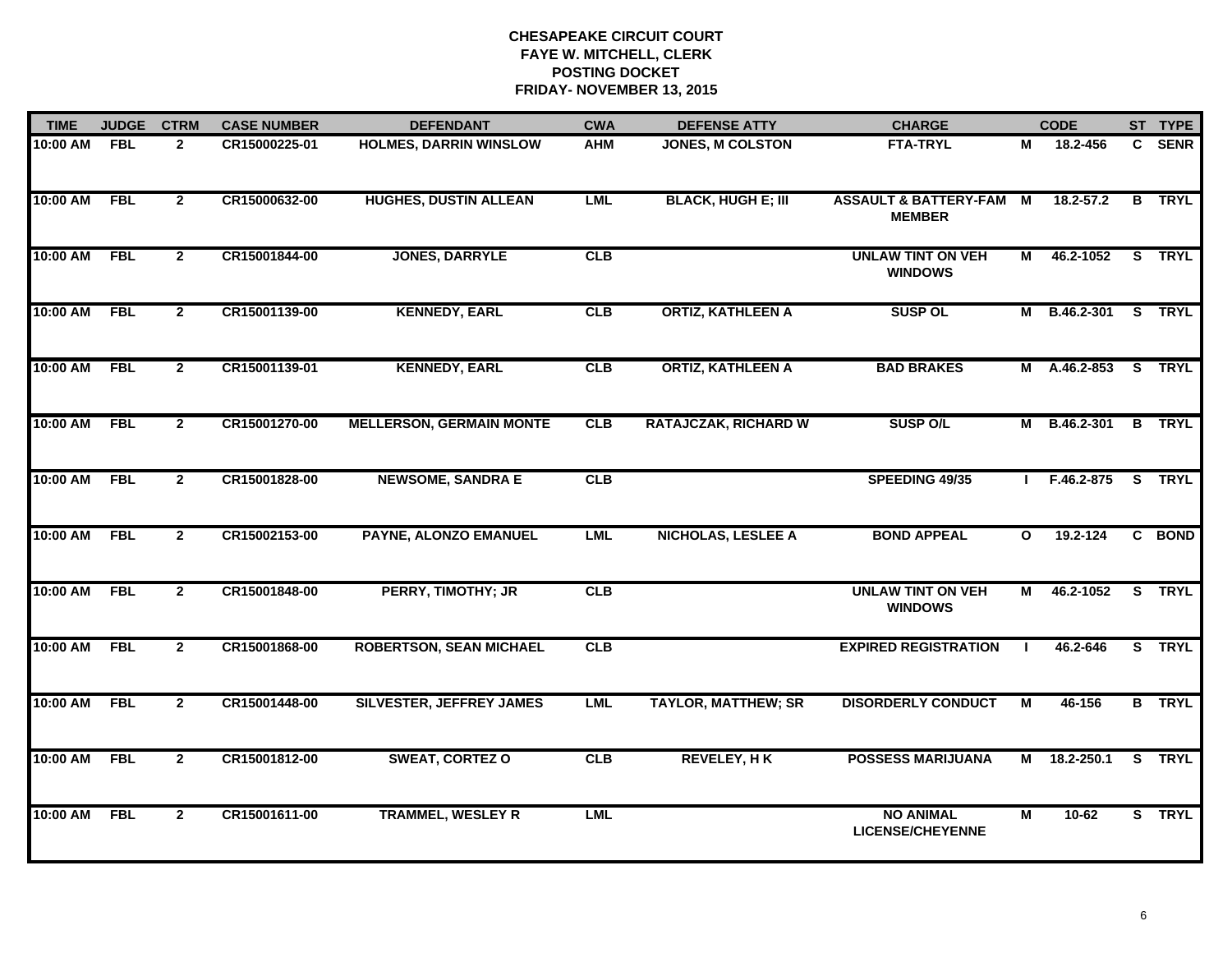| <b>TIME</b>   | <b>JUDGE</b> | <b>CTRM</b>    | <b>CASE NUMBER</b> | <b>DEFENDANT</b>                | <b>CWA</b> | <b>DEFENSE ATTY</b>     | <b>CHARGE</b>                                       |                | <b>CODE</b> |    | ST TYPE       |
|---------------|--------------|----------------|--------------------|---------------------------------|------------|-------------------------|-----------------------------------------------------|----------------|-------------|----|---------------|
| $10:00$ AM    | <b>FBL</b>   | $\mathbf{2}$   | CR15001611-01      | <b>TRAMMEL, WESLEY R</b>        | <b>LML</b> |                         | <b>NO RABIES- CHEYENNE</b>                          | M              | $10 - 43$   |    | S TRYL        |
| 10:00 AM      | <b>FBL</b>   | $\overline{2}$ | CR15001611-02      | <b>TRAMMEL, WESLEY R</b>        | <b>LML</b> |                         | <b>NO ANIMALS LICENSE -</b><br><b>TANK</b>          | М              | $10 - 62$   |    | S TRYL        |
| 10:00 AM      | <b>FBL</b>   | $\overline{2}$ | CR15001611-03      | <b>TRAMMEL, WESLEY R</b>        | <b>LML</b> |                         | <b>NO RABIES - TANK</b>                             | $\blacksquare$ | $10 - 43$   |    | S TRYL        |
| 10:00 AM      | <b>FBL</b>   | $\mathbf{2}$   | CR15001619-00      | <b>VINCENT, MICHAEL WILLIAM</b> | <b>LML</b> | <b>BLACK, HUGH E</b>    | <b>ASSAULT &amp; BATTERY-FAM M</b><br><b>MEMBER</b> |                | 18.2-57.2   |    | <b>B</b> TRYL |
| 10:00 AM      | <b>FBL</b>   | $\mathbf{2}$   | CR15001116-00      | <b>WHEELER, JACK DANIEL; JR</b> | LML        |                         | <b>VEHICLE VIO/FLASHING</b><br><b>LIGHTS</b>        |                | 46.2-921.1  |    | S TRYL        |
| 10:00 AM MATA |              | 5              | CR15001975-00      | <b>BARNETT, DANIEL RYAN</b>     | <b>CPO</b> | <b>MORRIS, DIALLO</b>   | <b>POSSESS AMPHETAMINE</b>                          | -F             | 18.2-250    |    | <b>B</b> PLEA |
| 10:00 AM MATA |              | 5              | CR15001975-01      | <b>BARNETT, DANIEL RYAN</b>     | <b>CPO</b> | <b>MORRIS, DIALLO</b>   | <b>ROBBERY</b>                                      | F.             | 18.2-58     |    | C PLEA        |
| 10:00 AM MATA |              | 5              | CR15001975-02      | <b>BARNETT, DANIEL RYAN</b>     | <b>CPO</b> | <b>MORRIS, DIALLO</b>   | <b>ASSAULT AND BATTER-LEO F</b>                     |                | 18.2-57     | C. | <b>PLEA</b>   |
| 10:00 AM      | <b>MATA</b>  | 5              | CR15000096-00      | <b>CARTER, JASON</b>            | <b>DAW</b> | <b>SPENCER, JO ANNE</b> | <b>FORGE CHECK</b>                                  | F              | 18.2-172    |    | <b>B</b> PLEA |
| 10:00 AM MATA |              | 5              | CR15000096-01      | <b>CARTER, JASON</b>            | <b>DAW</b> | <b>SPENCER, JO ANNE</b> | <b>UTTER FORGED CHECK</b>                           | F              | 18.2-172    | B  | <b>PLEA</b>   |
| 10:00 AM MATA |              | 5              | CR15000096-02      | <b>CARTER, JASON</b>            | <b>DAW</b> | <b>SPENCER, JO ANNE</b> | <b>OBTAIN MONEY/FALSE</b><br><b>PRET-ATTMPT</b>     | F.             | 18.2-178    |    | <b>B</b> PLEA |
| 10:00 AM      | <b>MATA</b>  | 5              | CR15000096-03      | <b>CARTER, JASON</b>            | <b>DAW</b> | <b>SPENCER, JO ANNE</b> | <b>IDENTITY THEFT</b>                               | М              | 18.2-186.3  | B  | <b>PLEA</b>   |
| 10:00 AM      | <b>MATA</b>  | 5              | CR15001389-00      | <b>CASEY, DAVID GLENN</b>       | <b>DAW</b> | <b>MOYER, DAVID</b>     | <b>ADVANCE/FAIL PROVIDE</b><br><b>CONTRUCT</b>      | F.             | 18.2-200.1  | B. | <b>PLEA</b>   |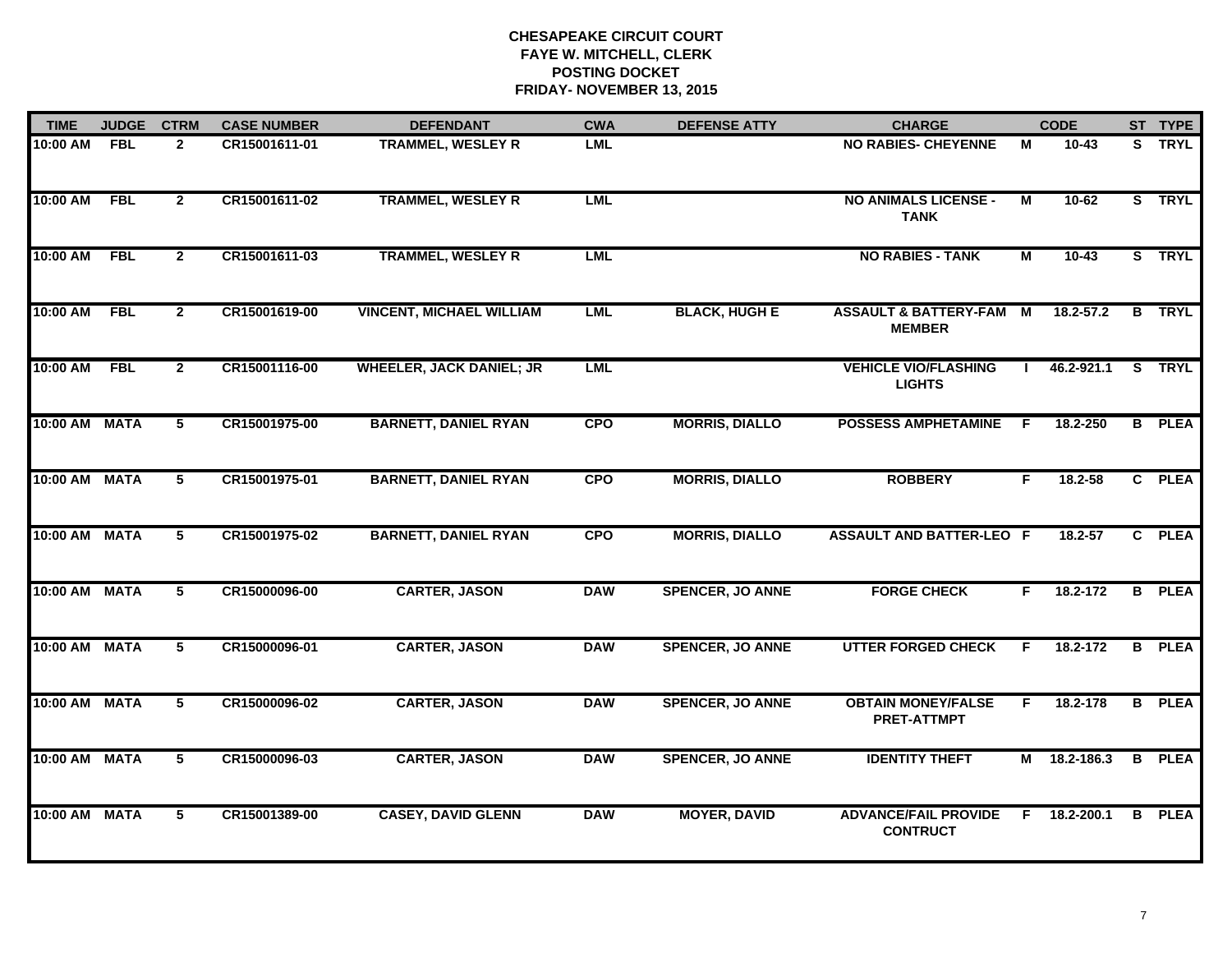| <b>TIME</b>   | <b>JUDGE</b> | <b>CTRM</b>     | <b>CASE NUMBER</b> | <b>DEFENDANT</b>                 | <b>CWA</b> | <b>DEFENSE ATTY</b>   | <b>CHARGE</b>                             |    | <b>CODE</b>     |                | ST TYPE     |
|---------------|--------------|-----------------|--------------------|----------------------------------|------------|-----------------------|-------------------------------------------|----|-----------------|----------------|-------------|
| 10:00 AM      | <b>MATA</b>  | 5               | CR15001130-00      | <b>HOLLOWAY, MAURICE ANTONIO</b> | <b>KAM</b> | <b>MUSSONI, ERIC</b>  | <b>GRAND LARCENY</b>                      | F. | 18.2-95         | C              | <b>MOT</b>  |
| 10:00 AM      | <b>MATA</b>  | 5               | CR15001130-01      | <b>HOLLOWAY, MAURICE ANTONIO</b> | <b>KAM</b> | <b>MUSSONI, ERIC</b>  | <b>GRAND LARCENY</b>                      | F  | 18.2-95         | $\overline{c}$ | <b>MOT</b>  |
| 10:00 AM      | <b>MATA</b>  | 5               | CR15001130-02      | <b>HOLLOWAY, MAURICE ANTONIO</b> | <b>KAM</b> | <b>MUSSONI, ERIC</b>  | <b>GRAND LARCENY</b>                      | F. | 18.2-95         | C.             | <b>MOT</b>  |
| 10:00 AM MATA |              | 5               | CR15001130-03      | <b>HOLLOWAY, MAURICE ANTONIO</b> | <b>KAM</b> | <b>MUSSONI, ERIC</b>  | <b>LARCENY W/INTENT TO</b><br><b>SELL</b> |    | F 18.2-108.01   | <b>C</b>       | <b>MOT</b>  |
| 10:00 AM MATA |              | 5               | CR15001130-04      | <b>HOLLOWAY, MAURICE ANTONIO</b> | KAM        | <b>MUSSONI, ERIC</b>  | <b>LARCENY W/INTENT TO</b><br><b>SELL</b> |    | F 18.2-108.01 C |                | <b>MOT</b>  |
| 10:00 AM MATA |              | 5               | CR15001130-05      | <b>HOLLOWAY, MAURICE ANTONIO</b> | <b>KAM</b> | <b>MUSSONI, ERIC</b>  | <b>LARCENY W/INTENT TO</b><br><b>SELL</b> |    | F 18.2-108.01   | C              | <b>MOT</b>  |
| 10:00 AM MATA |              | $5\phantom{.0}$ | CR15001978-00      | <b>JONES, SAMUEL; JR</b>         | <b>KAM</b> | Taylor, Matthew T; SR | <b>ABDUCTION</b>                          | F. | $18.2 - 47$     |                | C PLEA      |
| 10:00 AM      | <b>MATA</b>  | $5\phantom{.0}$ | CR15001978-01      | <b>JONES, SAMUEL; JR</b>         | <b>KAM</b> | Taylor, Matthew T; SR | <b>STRANGULATION</b>                      | F. | 18.2-51.6       |                | C PLEA      |
| 10:00 AM      | <b>MATA</b>  | 5               | CR15001978-02      | <b>JONES, SAMUEL; JR</b>         | <b>KAM</b> | Taylor, Matthew T; SR | <b>SEXUAL BATTERY-</b><br><b>GENERAL</b>  | М  | 18.2-67.4       |                | C PLEA      |
| 10:00 AM      | <b>MATA</b>  | 5               | CR15001483-00      | <b>MILTEER, TAMMY SIMPKINS</b>   | <b>DAW</b> | <b>DAVIS, RICHARD</b> | <b>CARDIT CARD THEFT</b>                  | F  | 18.2-192        |                | C TRYL      |
| 10:00 AM      | <b>MATA</b>  | 5               | CR15001483-01      | <b>MILTEER, TAMMY SIMPKINS</b>   | <b>DAW</b> | <b>DAVIS, RICHARD</b> | <b>CREDIT CARD FORGERY</b>                | F  | 18.2-193        | $\overline{c}$ | <b>TRYL</b> |
| 10:00 AM      | <b>MATA</b>  | 5               | CR15001483-02      | <b>MILTEER, TAMMY SIMPKINS</b>   | <b>DAW</b> | <b>DAVIS, RICHARD</b> | <b>CREDIT CARD FRAUD</b>                  | М  | 18.2-195        | C.             | <b>TRYL</b> |
|               |              |                 |                    |                                  |            |                       |                                           |    |                 |                |             |